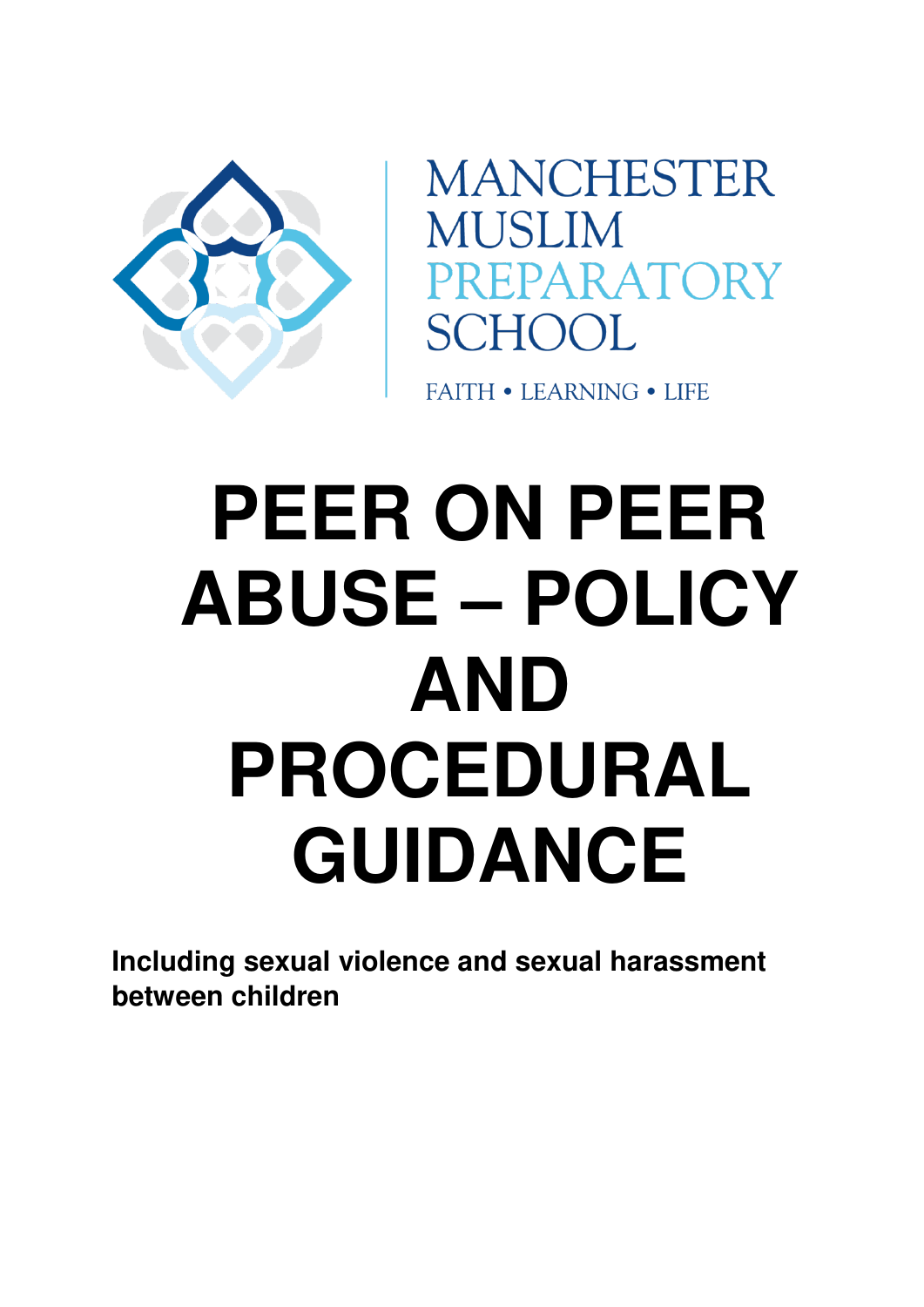

# **Document Control**

| This policy has been approved for<br>operation within | Manchester Muslim Preparatory School |
|-------------------------------------------------------|--------------------------------------|
| Date of last review                                   | September 2021                       |
| Date of next review                                   | September 2022                       |
| <b>Review period</b>                                  | Yearly                               |
| <b>Policy Status</b>                                  | Statutory                            |
| Owner                                                 | <b>MMPS</b>                          |

This policy has been reviewed; to the best of our knowledge we do not feel it impacts negatively on any specific group or individual within our school community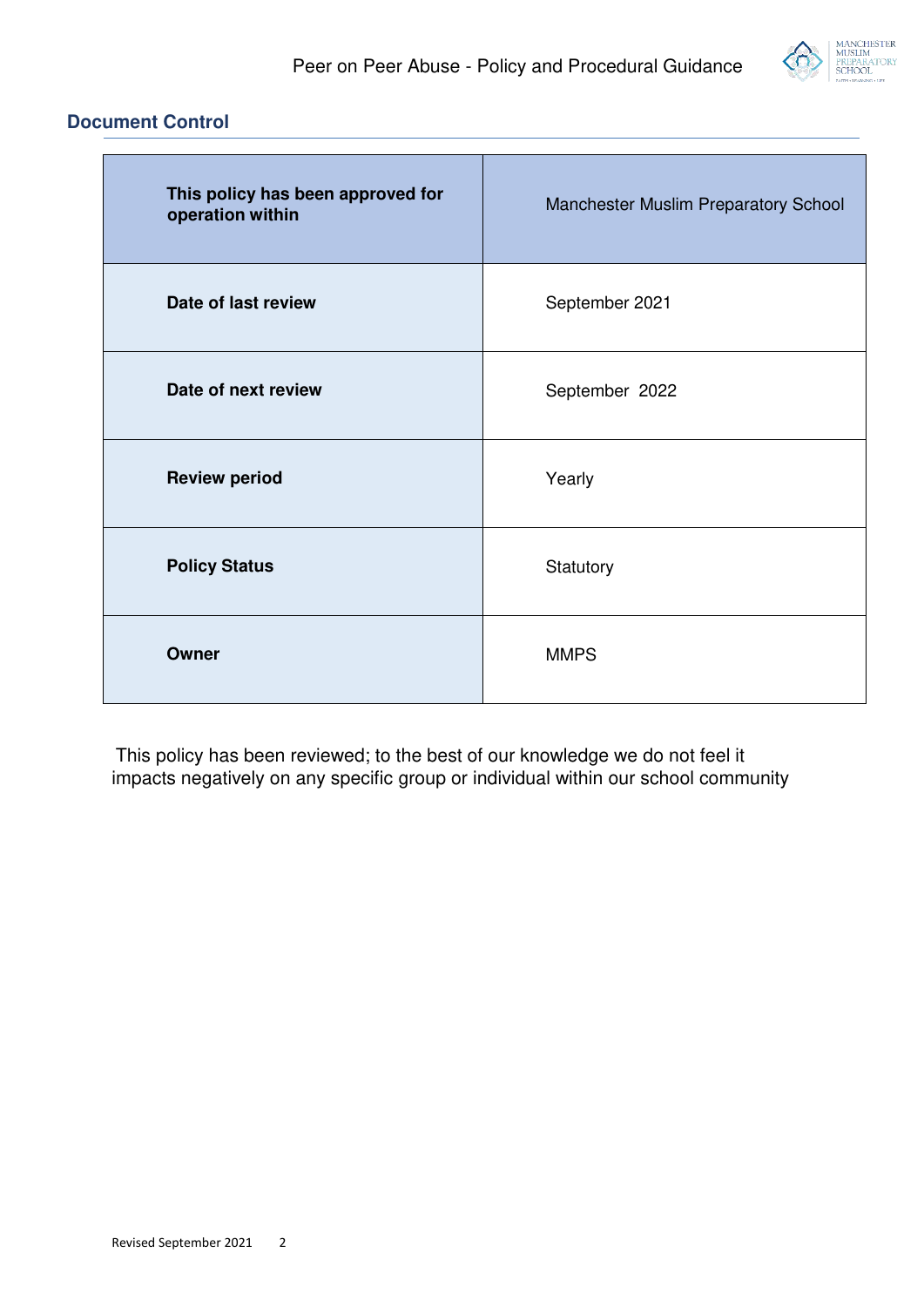

- 1. Context and definition
- 2. Responsibility
- 3. Purpose of the policy
- 4. Framework and legislation
- 5. Abuse and harmful behaviour
- 6. Types of abuse
	- 6.1. Physical abuse
	- 6.2. Sexual violence and sexual harassment
	- 6.3. Bullying
	- 6.4. Online bullying
	- 6.5. Sexting
	- 6.6. Initiation / hazing
	- 6.7. Prejudiced behaviour
	- 6.8. Teenage relationship abuse
- 7. Expected staff action
- 8. Recognising peer abuse
- 9. Points to consider
- 10. Next steps
- 11. Preventative strategies
- 12. Where to go to for further information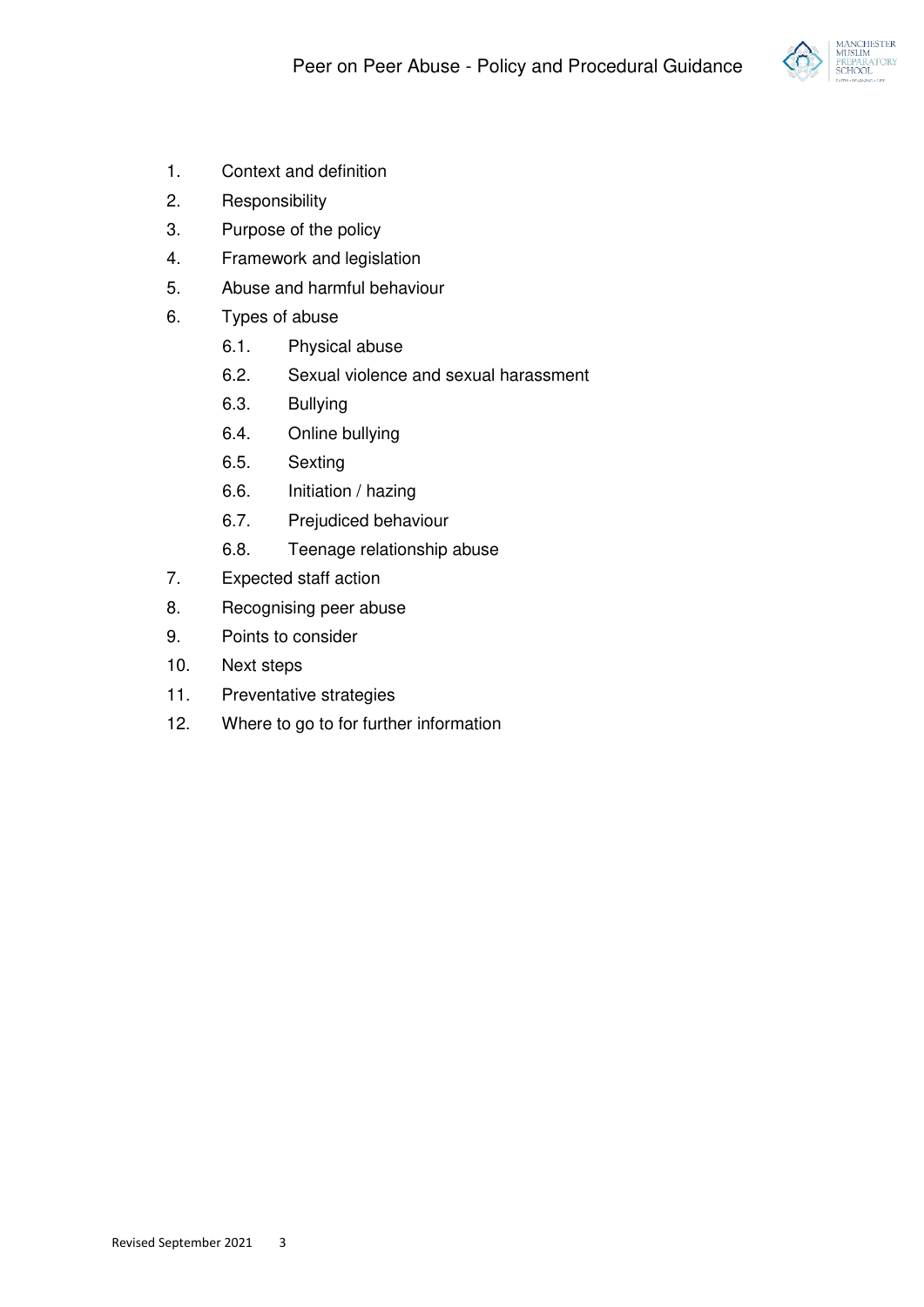

#### **1. Context and Definition**

# **Peer abuse is behaviour by an individual or group, intending to physically, sexually or emotionally hurt others.**

All staff should recognise that children are capable of abusing their peers.

All staff should be aware of safeguarding issues from peer abuse including:

- bullying (including online bullying)
- physical abuse such as hitting, kicking, shaking, biting, hair pulling, or otherwise causing physical harm
- sexual violence and sexual harassment
- sexting (also known as youth produced sexual imagery); and  $\square$ initiation/hazing type violence and rituals.

This abuse can:

- Be motivated by perceived differences e.g. on grounds of race, religion, gender, sexual orientation, disability or other differences
- Result in significant, long lasting and traumatic isolation, intimidation or violence to the victim

Children or young people who harm others may have additional or complex needs e.g.:

- Significant disruption in their own lives
- Exposure to domestic abuse or witnessing or suffering abuse
- Educational under-achievement
- Involved in crime

Stopping violence and ensuring immediate physical safety is the first priority, but emotional bullying can sometimes be more damaging than physical. School staff, alongside the Deputy Designated Safeguarding Lead/ Pastoral Lead, N. Mian, have to make their own judgements about each specific case and should use this policy guidance to help.

#### **2. Responsibility**

Keeping Children Safe in Education (KCSIE), 2021 states that

*"Governing bodies and proprietors should ensure there are appropriate policies and procedures in place in order for appropriate action to be taken in a timely manner to safeguard and promote children's welfare."*

It also emphasises that the voice of the child must be heard

*"Where there is a safeguarding concern, governing bodies, proprietors and school or college leaders should ensure the child's wishes and feelings are taken into account when determining what action to take and what services to provide. Systems should be in place, and they should be well promoted, easily understood and easily accessible for children to confidently report abuse, knowing their concerns will be treated seriously, and knowing they can safely express their views and give feedback."*

Peer on Peer abuse is referenced in the MMPS Safeguarding and Child Protection Policy. The sensitive nature and specific issues involved with peer on peer necessitate separate policy guidance.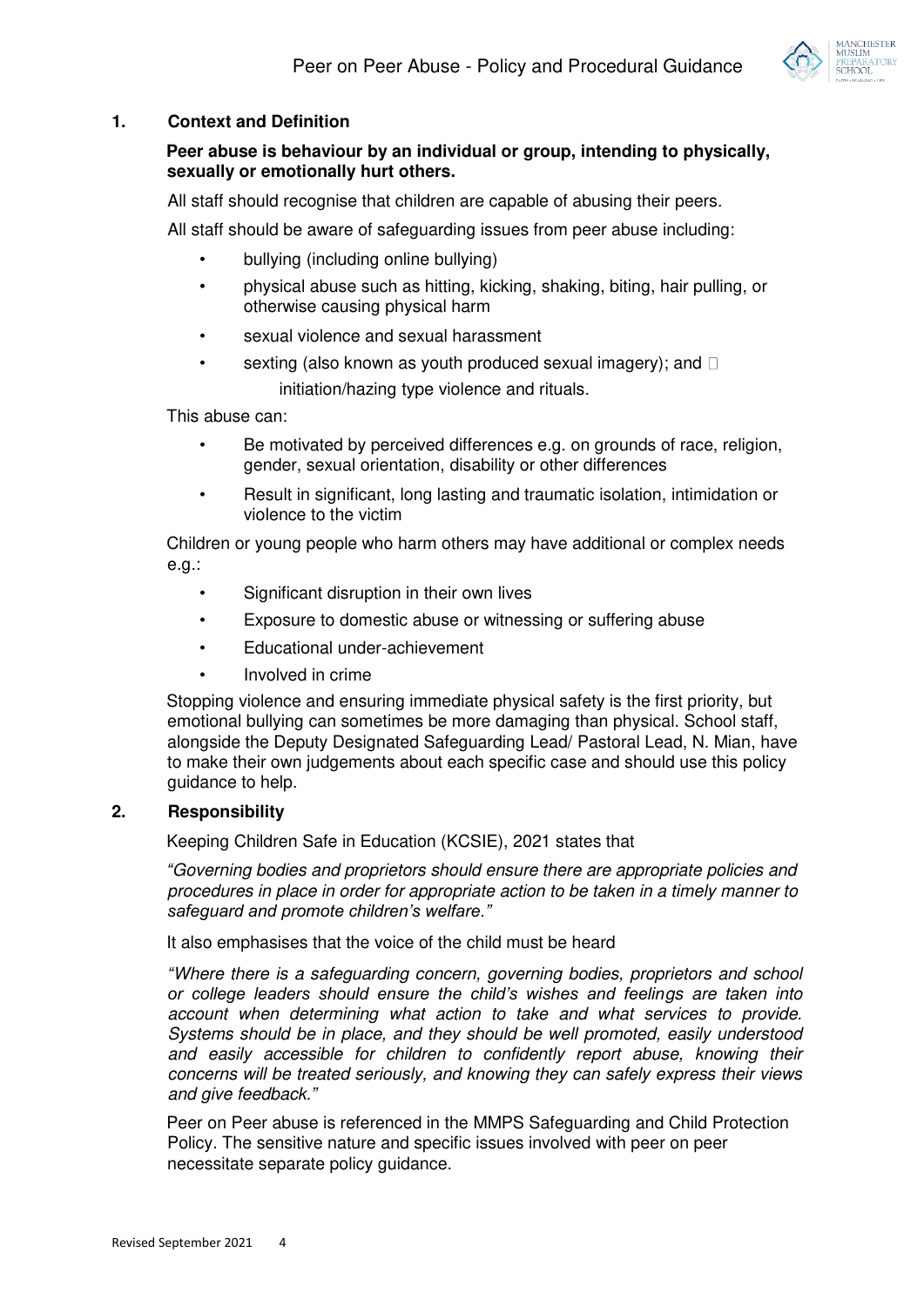

At MMPS we continue to ensure that any form of abuse or harmful behaviour is dealt with immediately and consistently to reduce the extent of harm to the young person, with full consideration to the impact on that individual child's emotional and mental health and well-being.

#### **3. Purpose of Policy**

The purpose of this policy is to explore some forms of peer on peer abuse. The policy also includes a planned and supportive response to the issues.

At MMPS we have the following policies in place that should be read in conjunction with this policy:

- 3.1 Anti-Bullying including Online Bullying Policy
- 3.2 Safeguarding and Child Protection Policy
- 3.3 Whistleblowing Policy
- 3.4 Positive Behaviour Policy
- 3.5 Health & Safety Policy
- 3.6 Online and E-Safety Policy

#### **Framework and Legislation**

This policy is supported by the key principles of the Children's Act, 1989 that the child's welfare is paramount. Another key document is Working Together, 2018, highlighting that every assessment of a child, *'must be informed by the views of the child'.* (Working Together, 2018:21) This is echoed by Keeping Children Safe in Education, 2021 through ensuring procedures are in place in schools and settings to hear the voice of the child.

#### **4. Abuse and harmful behaviour**

It is necessary to consider

- what abuse is and what it looks like
- how it can be managed
- what appropriate support and intervention can be put in place to meet the needs of the individual
- what preventative strategies may be put in place to reduce further risk of harm.

Abuse is abuse and should never be tolerated or passed off as 'banter' or 'part of growing up'. It is important to consider the forms abuse may take and the subsequent actions required.

- Children are vulnerable to abuse by their peers. Such abuse should be taken as seriously as abuse by adults and should be subject to the same child protection procedures.
- Children can abuse other children. This can include (but is not limited to): abuse within intimate partner relationships; bullying (including cyberbullying); sexual violence and sexual harassment; physical abuse such as hitting, kicking, shaking, biting, hair pulling, or otherwise causing physical harm; sexting and initiation/hazing type violence and rituals. (KCSIE 2021)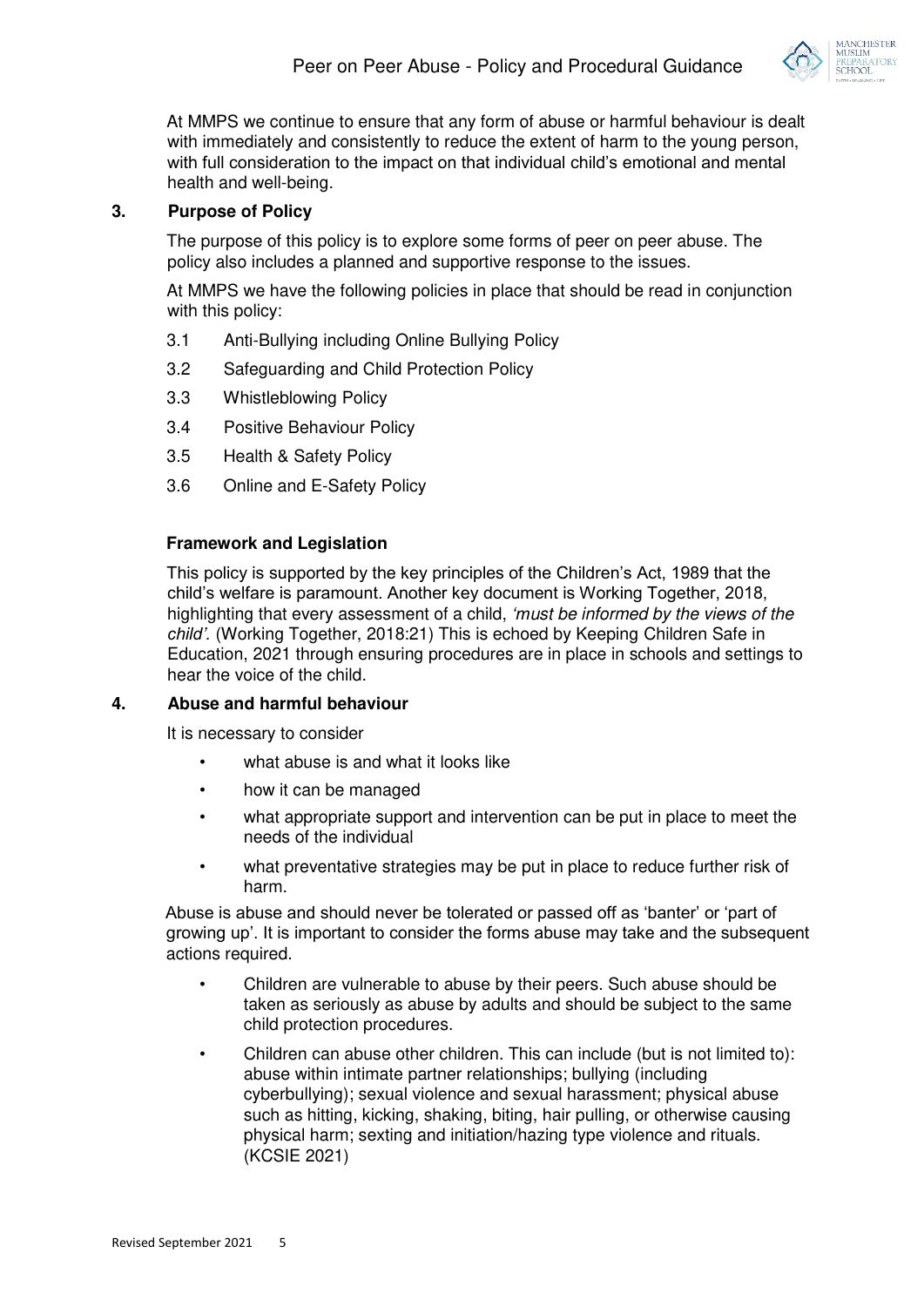

- Staff should not dismiss abusive behaviour as normal between young people and should not develop high thresholds before taking action.
- Staff should be aware of the potential uses of information technology for bullying and abusive behaviour between young people.
- Staff should be aware of the added vulnerability of children and young people who have been the victims of violent crime (for example mugging), including the risk that they may respond to this by abusing younger or weaker children.

The alleged perpetrator is likely to have considerable unmet needs as well as posing a significant risk of harm to other children. Evidence suggests that such children may have suffered considerable disruption in their lives, may have witnessed or been subjected to physical or [sexual abuse,](http://trixresources.proceduresonline.com/nat_key/keywords/sexual_abuse.html) may have problems in their educational development and may have committed other offences. They may therefore be suffering, or be at risk of suffering, [significant harm a](http://trixresources.proceduresonline.com/nat_key/keywords/significant_harm.html)nd be in need of protection. Any long-term plan to reduce the risk posed by the alleged perpetrator must address their needs.

# **5. Types of abuse**

There are many forms of abuse that may occur between peers and this list is not exhaustive. Each form of abuse or prejudiced behaviour is described in detail followed by advice and support on actions to be taken.

#### **5.1. Physical abuse**

This may include hitting, kicking, nipping/pinching, shaking, biting, hair pulling, or otherwise causing physical harm to another person. There may be many reasons why a child harms another and it is important to understand why a young person has engaged in such behaviour, including accidently before considering the action or punishment to be undertaken.

#### **5.2. Sexual violence and sexual harassment**

This must always be referred immediately to the Designated Safeguarding Lead**,** D. Ghafori.

The DSL will follow the DfE Guidance: [Sexual violence and sexual](https://www.gov.uk/government/uploads/system/uploads/attachment_data/file/719902/Sexual_violence_and_sexual_harassment_between_children_in_schools_and_colleges.pdf)  [harassment between children in schools and colleges M](https://www.gov.uk/government/uploads/system/uploads/attachment_data/file/719902/Sexual_violence_and_sexual_harassment_between_children_in_schools_and_colleges.pdf)ay 2018 [https://www.gov.uk/government/publications/sexual-violence-and-sexual](https://www.gov.uk/government/publications/sexual-violence-and-sexual-harassment-between-children-in-schools-and-colleges)[harassmentbetween-children-in-schools-and-colleges](https://www.gov.uk/government/publications/sexual-violence-and-sexual-harassment-between-children-in-schools-and-colleges) with consideration of

- Managing internally 65.1, page 27
- Early Help 65.2, page 28
- MASH referral 65.3. page 28
- Reporting to the police 65.4, Page 29

Sexual violence and sexual harassment can occur between two children of any age and sex. It can also occur through a group of children sexually assaulting or sexually harassing a single child or group of children.

Sexually harmful behaviour from young people is not always contrived or with the intent to harm others. There may be many reasons why a young person engages in sexually harmful behaviour and it may be just as distressing to the young person who instigates it as to the young person it is intended towards. Sexually harmful behaviour may include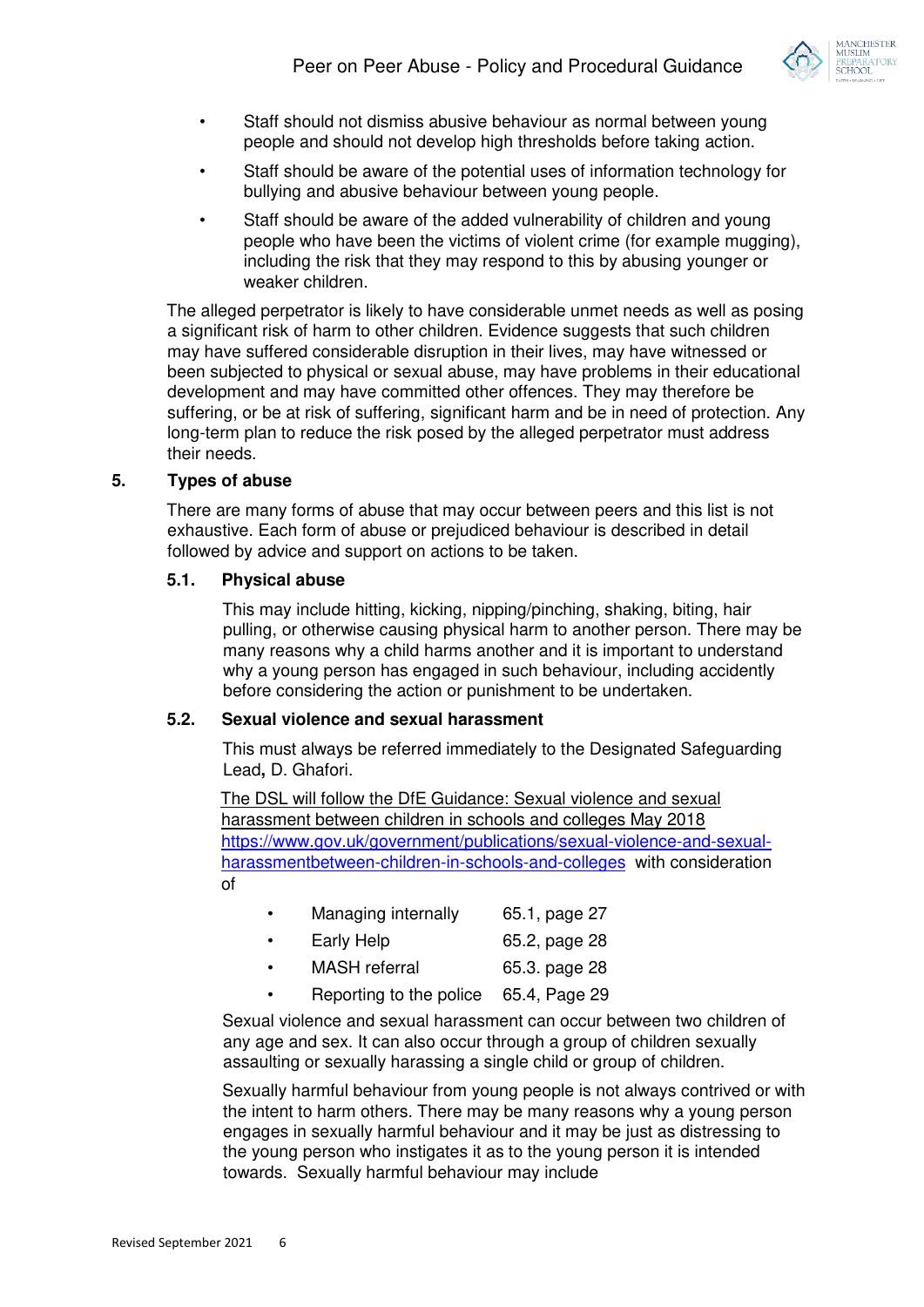

- inappropriate sexual language
- inappropriate role play
- sexual touching
- sexual assault/abuse.

Staff should be aware of the importance of:

- making clear that sexual violence and sexual harassment is not acceptable, will never be tolerated and is not an inevitable part of growing up
- not tolerating or dismissing sexual violence or sexual harassment as "banter",

"part of growing up", "just having a laugh" or "boys being boys"; and

- challenging behaviours (potentially criminal in nature), such as grabbing bottoms, breasts and genitalia, flicking bras and lifting up skirts. Dismissing or tolerating such behaviours risks normalising them
- **Upskirting:** where someone takes a picture under a persons clothing (not necessarily a skirt) without permission and or knowledge, with the intention of viewing their genitals or buttocks (with or without underwear) to obtain sexual gratification, or cause the victim humiliation, distress or alarm. It is a criminal offence. Anyone of any gender, can be a victim.

#### **5.3. Bullying**

Bullying is "behaviour by an individual or a group, repeated over time that intentionally hurts another individual either physically or emotionally". (DfE "Preventing and Tackling Bullying", July 2017)

Bullying can include name-calling, taunting, mocking, making offensive comments; kicking; hitting; taking belongings; producing offensive graffiti; gossiping; excluding people from groups and spreading hurtful and untruthful rumours.

This includes the same unacceptable behaviours expressed online, sometimes called online or cyber bullying. This can include sending offensive, upsetting and inappropriate messages by phone, text, instant messenger, through gaming, websites, social media sites and apps, and sending offensive or degrading photos or videos.

Bullying can be a form of peer on peer abuse and can be emotionally abusive; it can cause severe and adverse effects on children's emotional development.

# **5.4. Online Bullying**

Online Bullying is the use of technology (social networking, messaging, text messages, email, chat rooms etc.) to harass threaten or intimidate someone for the same reasons as stated above.

Online bullying can take many forms

- Abusive or threatening texts, emails or messages
- Posting abusive comments on social media sites
- Sharing humiliating videos or photos of someone else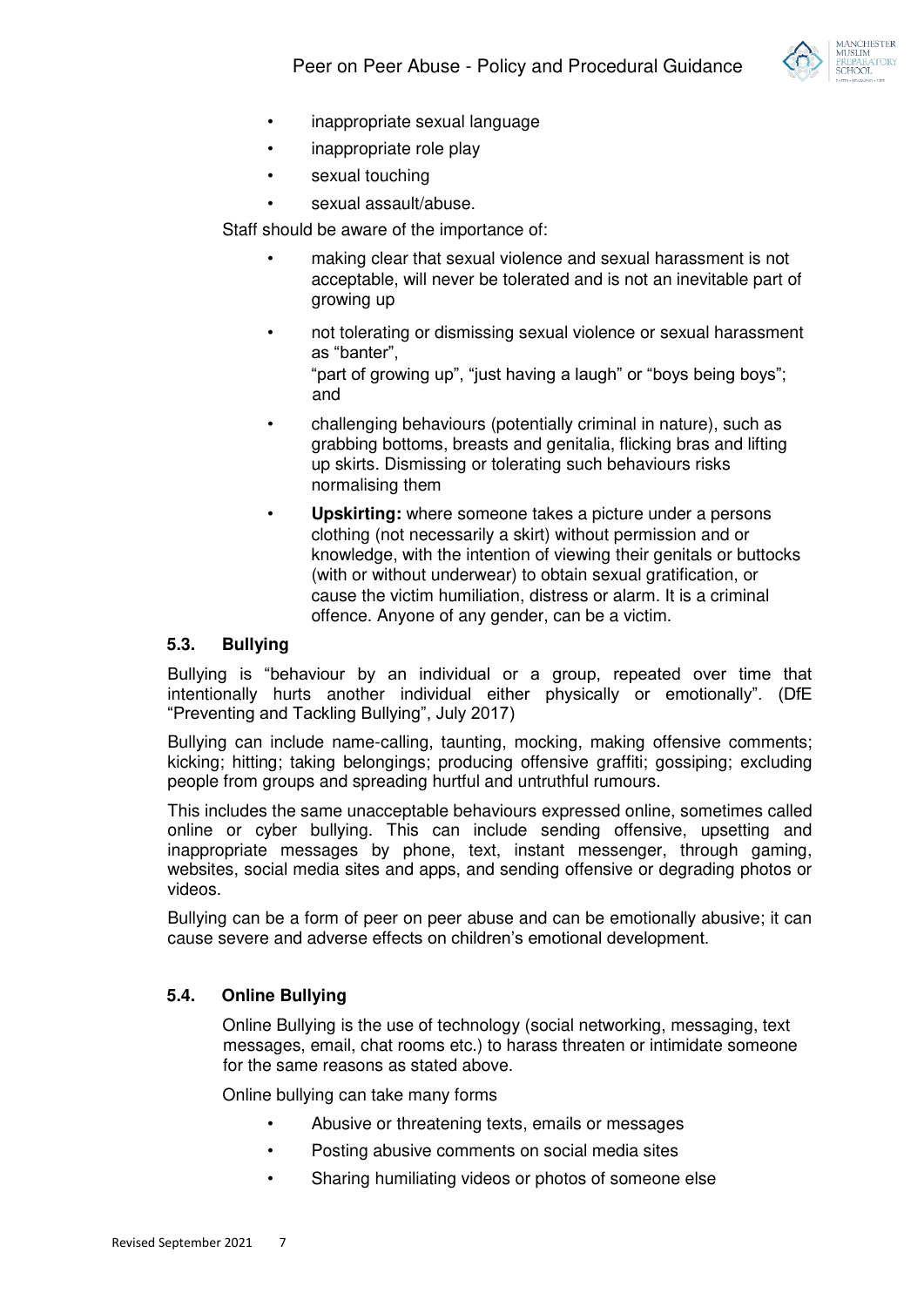

- Stealing someone's online identity
- Spreading rumours online
- Trolling sending someone menacing or upsetting messages through social networks, chatrooms or games
- Developing hate sites about another person
- Prank calls or messages
- Group bullying or exclusion online
- Anonymous messaging
- Encouraging a young person to self-harm
- Pressuring children to send sexual messages or engaging in sexual conversations
- **5.5. Sexting / Sharing nude or indecent imagery** The term 'sexting' relates to the sending of indecent images, videos and/or written messages with sexually explicit content; these are created and sent electronically. They are often 'shared' via social networking sites and instant messaging services.

**Upskirting:** typically involves taking a picture under a person's clothing without them knowing, with the intention of viewing their genitals or buttocks to obtain sexual gratification, or cause the victim humiliation, distress or alarm. It is a criminal offence. Anyone of any gender, can be a victim. This must always be referred immediately to the Designated Safeguarding Lead

DSL will follow the UKCIS: Sexting in schools and colleges 2016 guidance.

**[Sharing nudes and semi-nudes: advice for education settings working with children](https://assets.publishing.service.gov.uk/government/uploads/system/uploads/attachment_data/file/1008443/UKCIS_sharing_nudes_and_semi_nudes_advice_for_education_settings__Web_accessible_.pdf)  [and young people \(publishing.service.gov.uk\)](https://assets.publishing.service.gov.uk/government/uploads/system/uploads/attachment_data/file/1008443/UKCIS_sharing_nudes_and_semi_nudes_advice_for_education_settings__Web_accessible_.pdf)**

#### **5.6. Initiation/Hazing**

Hazing is a form of initiation ceremony which is used to induct newcomers into an organisation such as a private school, sports team etc. There are a number of different forms, from relatively mild rituals to severe and sometimes violent ceremonies. The ceremony welcomes newcomers by subjecting them to a series of trials which promote a bond between them. After the hazing is over, the newcomers also have something in common with older members of the organisation, because they all experienced it as part of a rite of passage. Many rituals involve humiliation, embarrassment, abuse, and harassment.

#### **5.7. Prejudiced Behaviour**

The term prejudice-related bullying refers to a range of hurtful behaviour, physical or emotional or both, which causes someone to feel powerless, worthless, excluded or marginalised, and which is connected with prejudices around belonging, identity and equality in wider society – for example disabilities and special educational needs, ethnic, cultural and religious backgrounds, gender, home life, (for example in relation to issues of care, parental occupation, poverty and social class) and sexual identity.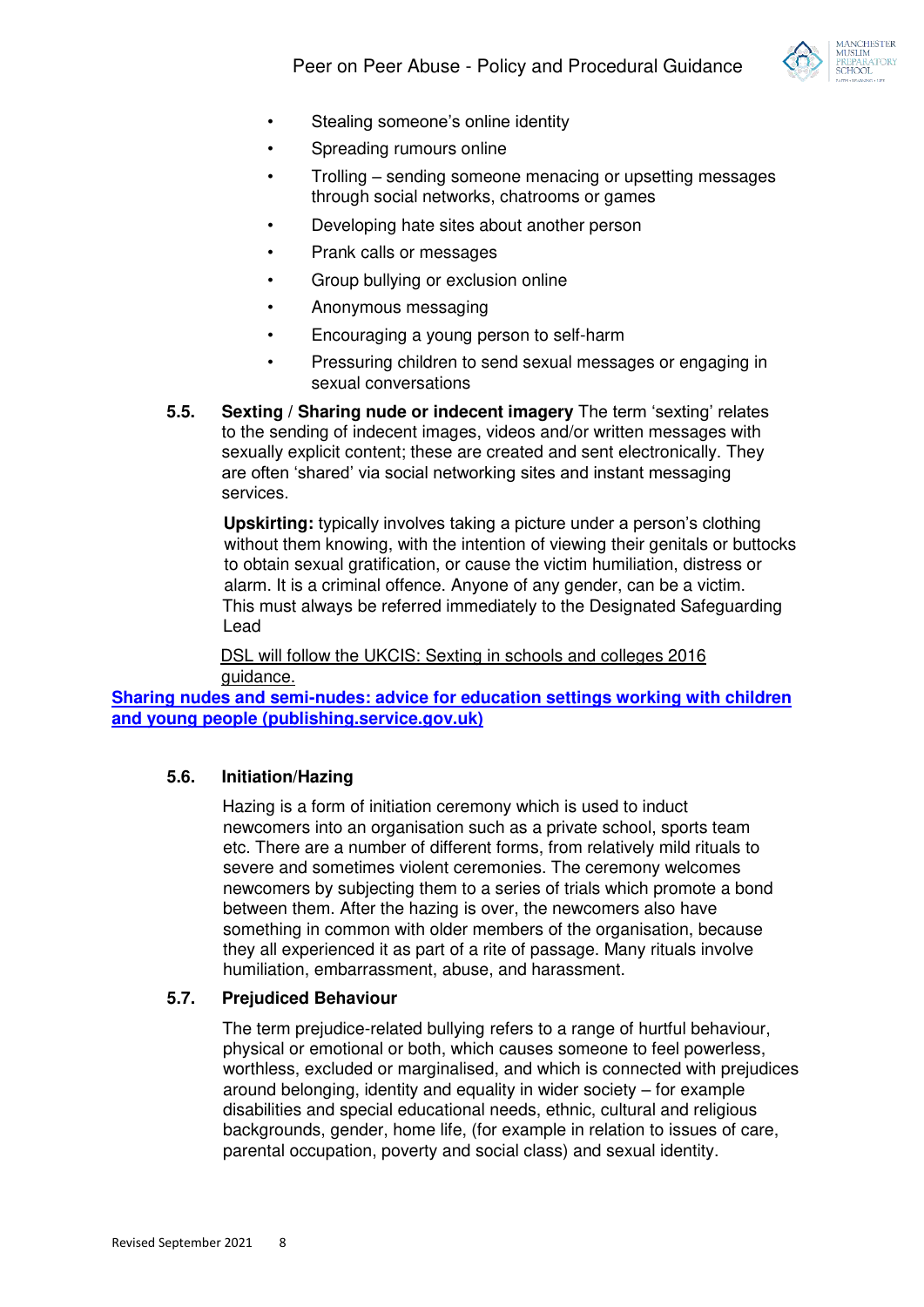

# **6. Expected staff action**

Staff should consider the seriousness of the case and make a quick decision whether to inform the Designated Safeguarding Lead immediately before taking any further in-school actions.

# **7. Recognising peer abuse**

An assessment of an incident between peers should be completed and consider:

- Chronological and developmental ages of everyone involved
- Difference in their power or authority in relation to age, race, gender, physical, emotional or intellectual vulnerability
- All alleged physical and verbal aspects of the behaviour and incident
- Whether the behaviour involved inappropriate sexual knowledge or motivation
- What was the degree of physical aggression, intimidation, threatening behaviour or bribery
- The effect on the victim
- Any attempts to ensure the behaviour and incident is kept a secret
- The child or young person's motivation or reason for the behaviour, if they admit that it occurred
- Whether this was a one-off incident, or longer in duration

It is important to deal with a situation of peer abuse immediately and sensitively. It is necessary to gather the information as soon as possible to get the true facts. It is equally important to deal with it sensitively and think about the language used and the impact of that language on both the children and the parents when they become involved. Avoid language that may create a 'blame' culture and leave a child labelled.

Staff will talk to the children in a calm and consistent manner. Staff will not be prejudiced, judgmental, dismissive or irresponsible in dealing with such sensitive matters.

# **7.1. Taking Action**

- Always take complaints seriously
- Gain a statement of facts from the pupil(s)
- Assess needs of victim and alleged perpetrator
- Consider referral to Police or Social Care
- Contribute to multi-agency assessments
- Convene a risk management meeting
- Record all incidents and all action taken

# **7.2. Recording sexualised behaviour**

- Be clear, explicit and non-avoidant, and avoid vague statements or euphemisms
- Record as soon as possible, as you can quickly forget or confuse detail
- Follow the prompts on your safeguarding and child protection recording form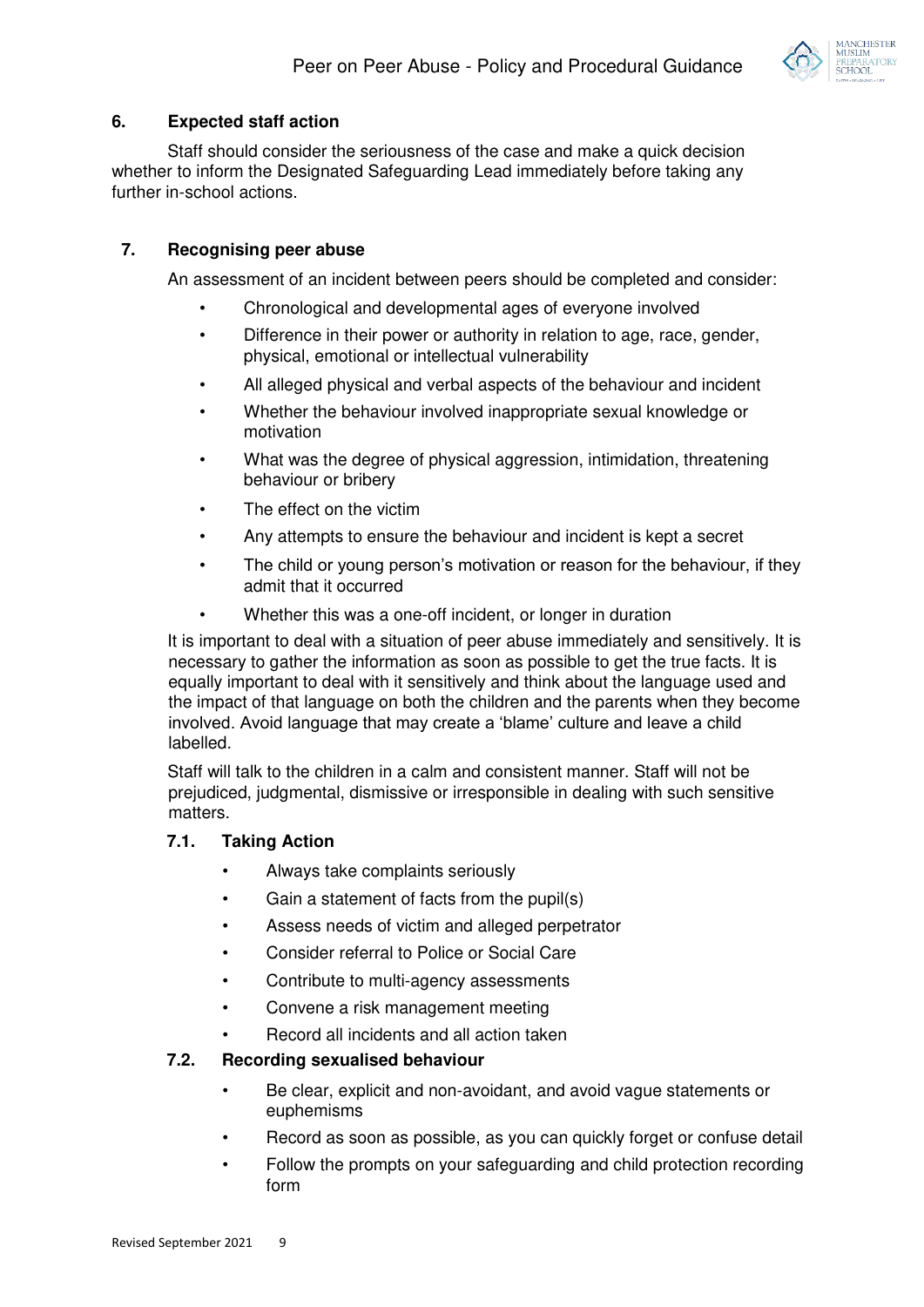

- Use proper names for body parts but record exactly any language or vocabulary used by the child. Use the child's exact words in quotation marks.
- Note where and when the incident happened and whether anyone else was around.

# **7.3. Gather the Facts**

Speak to all the young people involved separately, gain a statement of facts from them and use **consistent language** and **open questions** for each account. Ask the young people to tell you what happened. Use open questions, 'where, when, why, who'. (What happened? Who observed the incident? What was seen? What was heard? Did anyone intervene?). Do not interrogate or ask leading questions.

# **7.4. Consider the Intent**

Has this been a deliberate or contrived situation for a young person to be able to harm another?

# **7.5. Decide on your next course of action**

If you believe any young person to be at risk of significant harm you must report to the Designated Safeguarding Lead immediately; they will follow the school's Safeguarding and Child Protection Policy.

If MASH and the police intend to pursue this further, they may ask to interview the young people in school or they may ask for parents to come to school to be spoken to. It is important to be prepared for every situation and the potential time it may take.

# **7.6. Informing parents/carers**

The best way to inform parents/carers is face to face. Although this may be time consuming, the nature of the incident and the type of harm/abuse a young person may be suffering can cause fear and anxiety to parents/carers whether their child is the child who was harmed or who harmed another.

# **8. Points to consider**

# **8.1. What is the age of the children involved?**

How old are the young people involved in the incident and is there any age difference between those involved? In relation to sexual exploration, children under the age of 5, in particular 1-4 year olds who are learning toileting skills may show a particular interest in exploration at around this stage. This, however should not be overlooked.

# **8.2. Where did the incident or incidents take place?**

Was the incident in an open, visible place to others? If so was it observed? If not, is more supervision required within this particular area?

#### **8.3. What was the explanation by all children involved of what occurred?**

Can each of the young people give the same explanation of the incident and also what is the effect on the young people involved? Is the incident seen to be bullying for example, in which case regular and repetitive? Is the version of one young person different from another and why?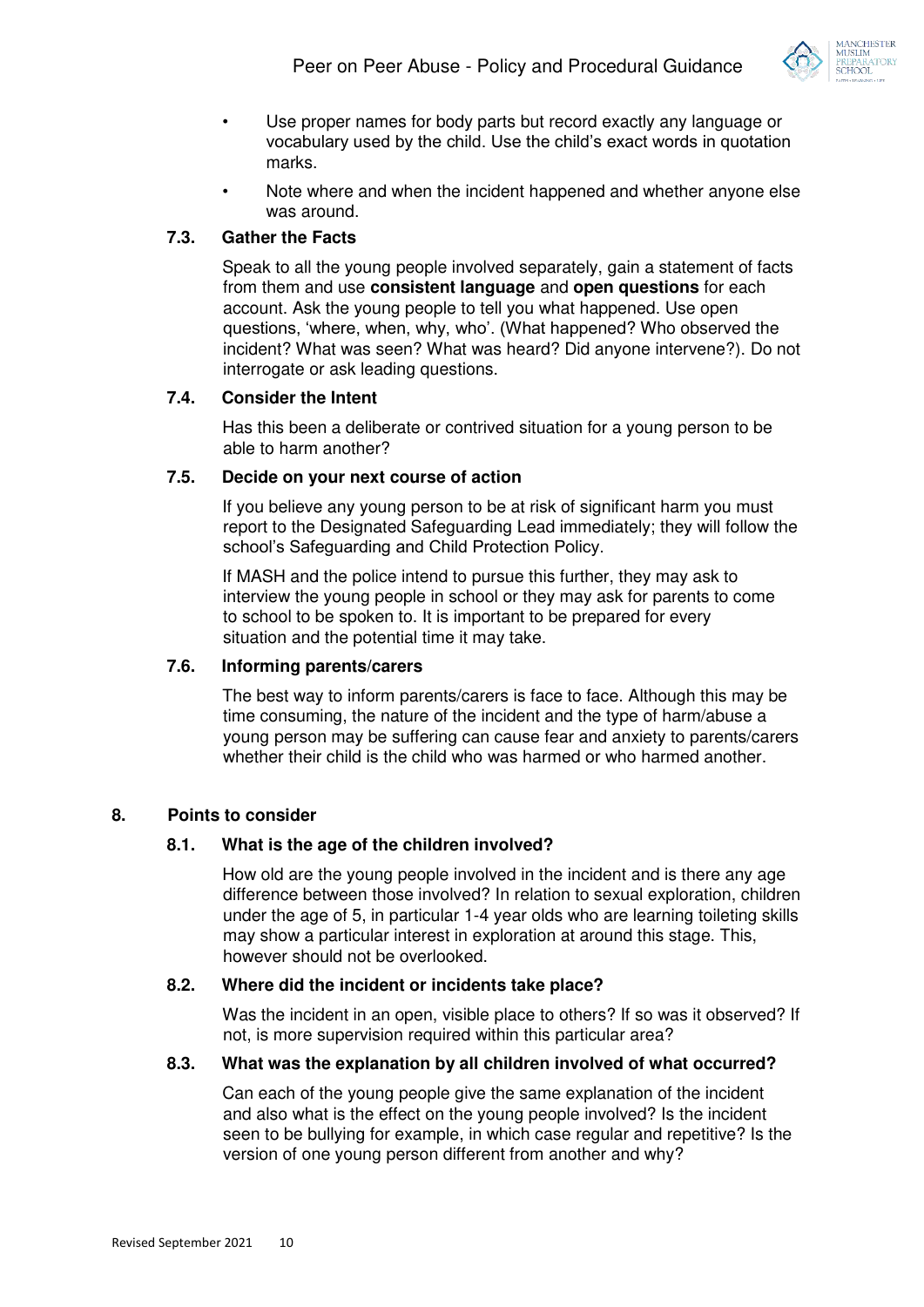

#### **8.4. What is each of the children's own understanding of what occurred?**

Do the young people know/understand what they are doing? E.g. do they have knowledge of body parts, of privacy and that it is inappropriate to touch? Is the young person's explanation in relation to something they may have heard or been learning about that has prompted the behaviour? Is the behaviour deliberate and contrived? Does the young person have understanding of the impact of their behaviour on the other person?

#### **8.5. Repetition**

Has the behaviour been repeated to an individual on more than one occasion? In the same way it must be considered has the behaviour persisted to an individual after the issue has already been discussed or dealt with and appropriately resolved?

#### **9. Next Steps**

Once the outcome of the incident(s) has been established it is necessary to ensure future incidents of abuse do not occur again and consider the support and intervention required for those involved.

#### **9.1. For the young person who has been harmed**

What support they require depends on the individual young person. It may be that they wish to seek counselling or one to one support via a mentor. It may also be that they feel able to deal with the incident(s) on their own or with support of family and friends; in which case it is necessary that this young person continues to be monitored and offered support should they require it in the future. If the incidents are of a bullying nature, the young person may need support in improving peer groups/relationships with other young people, or some restorative justice work with all those involved may be required.

Other interventions that could be considered may target a whole class or year group for example a speaker on online bullying, relationship abuse etc. It may be that through the continued curriculum of Relationship and Sex Education (from 2020), PSHE and SMSC that certain issues can be discussed and debated more frequently.

If the young person feels particularly vulnerable it may be that a risk assessment can be put in place for them whilst in school so that they have someone named that they can talk to, support strategies for managing future issues and identified services to offer additional support.

#### **9.2. For the young person who has displayed harmful behaviour**

It is important to find out why the young person has behaved in such a way. It may be that the young person is experiencing their own difficulties and may even have been harmed themselves in a similar way. In such cases support such as one to one mentoring or counselling may also be necessary.

Particular support from identified services may be necessary through an early help referral and the young person may require additional support from family members.

Once the support required to meet the individual needs of the young person has been met, it is important that the young person receives a consequence for their behaviour. This may be in the form of restorative justice e.g. making amends with the young person they have targeted if this has been some form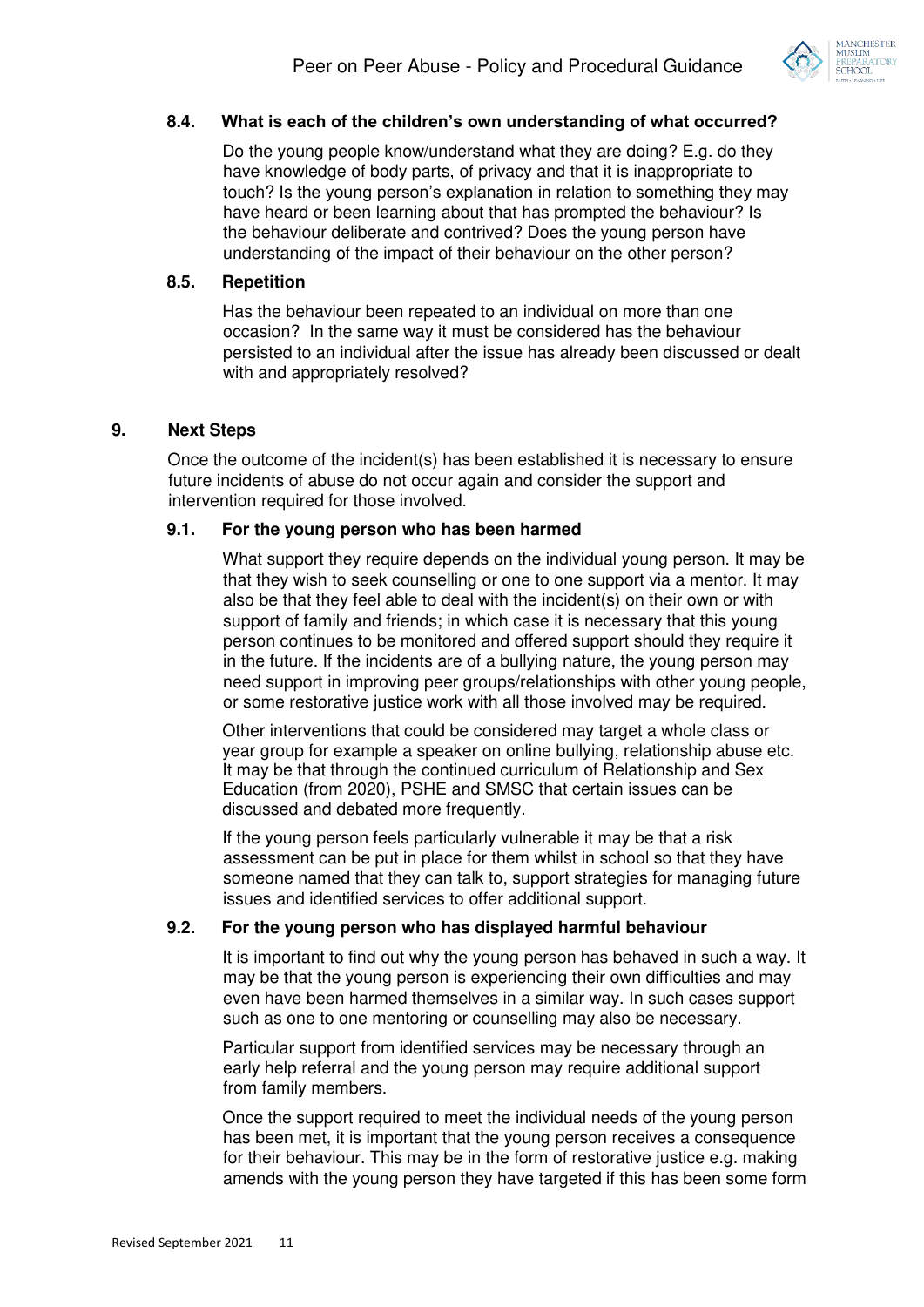

of bullying. In the cases of sexually harmful behaviour it may be a requirement for the young person to engage in one to one work with a particular service or agency (if a crime has been committed this may be through the police or youth offending service). If there is any form of criminal investigation ongoing it may be that this young person cannot be educated on site until the investigation has concluded. In which case, the young person will need to be provided with appropriate support and education elsewhere.

It may be that the behaviour that the young person has displayed may continue to pose a risk to others, in which case an individual risk assessment may be required. This should be completed via a multi- agency response to ensure that the needs of the young person and the risks towards others are measured by all of those agencies involved including the young person and their parents. This may mean additional supervision of the young person or protective strategies if the young person feels at risk of engaging in further inappropriate or harmful behaviour.

The school may also choose a punishment as a consequence such as exclusion or internal exclusion/inclusion/seclusion for a period of time to allow the young person to reflect on their behaviour.

#### **9.3. After care**

It is important that following the incident the young people involved continue to feel supported and receive help even if they have stated that they are managing the incident. Sometimes the feelings of remorse, regret or unhappiness may occur at a much later stage than the incident. It is important to ensure that the young people do not engage in any further harmful behaviour either towards someone else or to themselves as a way of coping (e.g. self-harm). For this reason, regular reviews with the young people following the incident(s) are imperative.

# **10. Preventative Strategies**

Peer on peer abuse can and will occur on any site even with the most robust policies and support processes. It is important to develop appropriate strategies to proactively prevent peer on peer abuse.

This school has an open environment where young people feel safe to share information about anything that is upsetting or worrying them. There is a strong and positive PSHE/SMSC curriculum that tackles such issues as prejudiced behaviour and gives children an open forum to talk things through rather than seek one on one opportunities to be harmful to one another. The school makes sure that 'support and report' signposting is available to young people.

Staff will not dismiss issues as 'banter' or 'growing up' or compare them to their own experiences of childhood. Staff will consider each issue and each individual in their own right before taking action.

Young people are part of changing their circumstances and, through school council and pupil voice for example, we encourage young people to support changes and develop 'rules of acceptable behaviour'. We involve pupils in the positive ethos in school; one where all young people understand the boundaries of behaviour before it becomes abusive.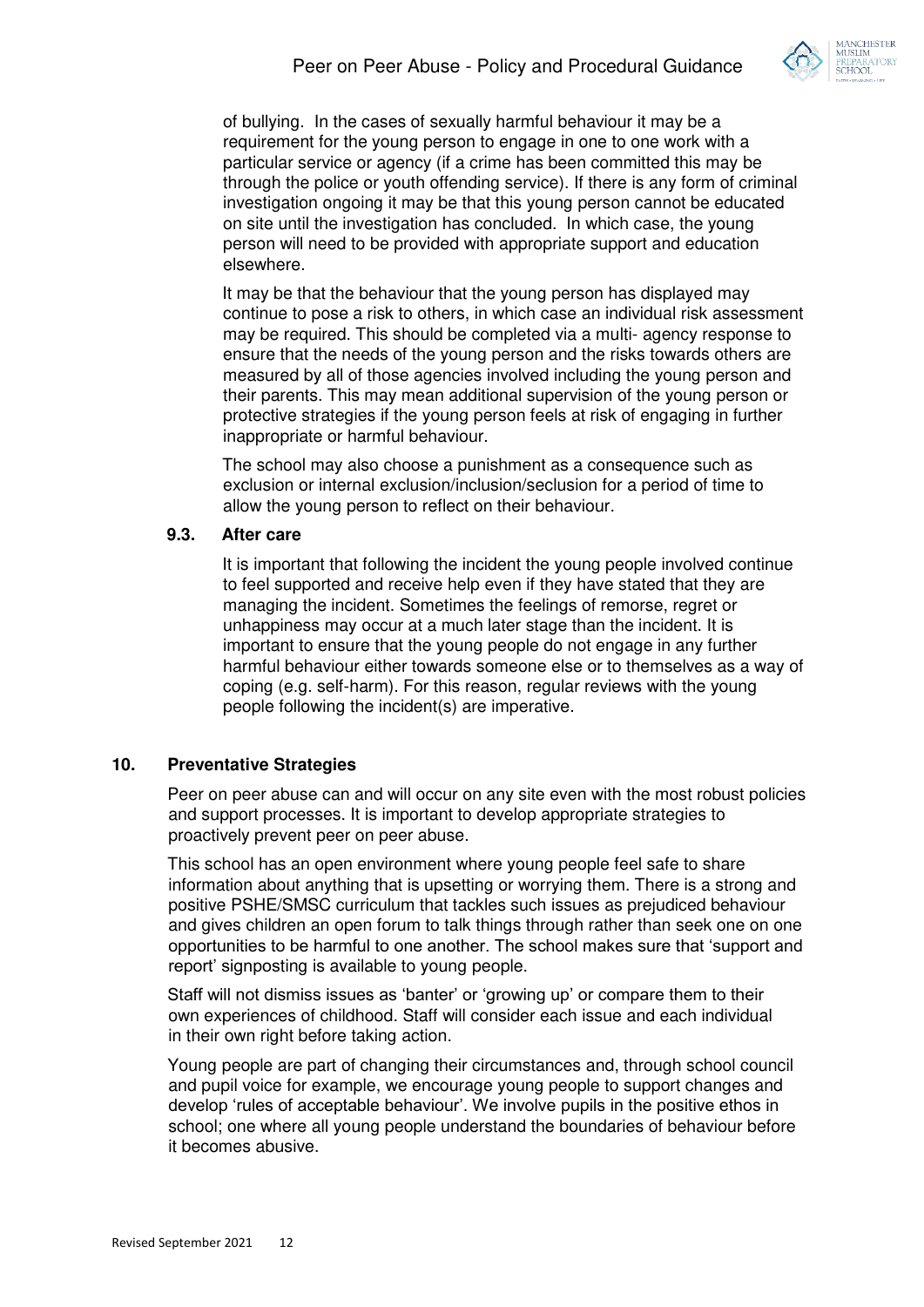

# **11. Where to go for further information**

- 11.1. DfE: Statutory guidance: Working together to safeguard children, 2018 [https://www.gov.uk/government/publications/working-together-to-safeguard](https://www.gov.uk/government/publications/working-together-to-safeguard-children--2)[children--2](https://www.gov.uk/government/publications/working-together-to-safeguard-children--2)
- 11.2. DfE: Statutory guidance: Keeping children safe in education, September 2020 [https://www.gov.uk/government/publications/keeping-children-safe-in](https://www.gov.uk/government/publications/keeping-children-safe-in-education--2)[education--2](https://www.gov.uk/government/publications/keeping-children-safe-in-education--2)
- 11.3. DfE Guidance: [Sexual violence and sexual harassment between children in](https://www.gov.uk/government/uploads/system/uploads/attachment_data/file/719902/Sexual_violence_and_sexual_harassment_between_children_in_schools_and_colleges.pdf)  [schools and colleges,](https://www.gov.uk/government/uploads/system/uploads/attachment_data/file/719902/Sexual_violence_and_sexual_harassment_between_children_in_schools_and_colleges.pdf) May 2018 [https://www.gov.uk/government/publications/sexual-violence-and-sexual](https://www.gov.uk/government/publications/sexual-violence-and-sexual-harassment-between-children-in-schools-and-colleges)[harassmentbetween-children-in-schools-and-colleges](https://www.gov.uk/government/publications/sexual-violence-and-sexual-harassment-between-children-in-schools-and-colleges)
- 11.4. DfE: Searching, screening and confiscation at school, January 2018 [https://www.gov.uk/government/publications/searching-screening-and](https://www.gov.uk/government/publications/searching-screening-and-confiscation)[confiscation](https://www.gov.uk/government/publications/searching-screening-and-confiscation)
- 11.5. DfE: Preventing and Tackling Bullying, July 2017 <https://www.gov.uk/government/publications/preventing-and-tackling-bullying>
- 11.6. DfE: Statutory guidance School exclusion, May 2020 <https://www.gov.uk/government/publications/school-exclusion>
- 11.7. DfE: Teaching Online Safety in Schools, June 2019 [https://www.gov.uk/government/publications/teaching-online-safety-in](https://www.gov.uk/government/publications/teaching-online-safety-in-schools)[schools](https://www.gov.uk/government/publications/teaching-online-safety-in-schools)
- 11.8. DfE: Relationship Education and Relationship and Sex Education, July 2020 [https://www.gov.uk/government/publications/relationships-education](https://www.gov.uk/government/publications/relationships-education-relationships-and-sex-education-rse-and-health-education)[relationships-and-sexeducation-rse-and-health-education](https://www.gov.uk/government/publications/relationships-education-relationships-and-sex-education-rse-and-health-education)
- 11.9. DfE: Behaviour and discipline in schools, July 2020 [https://www.gov.uk/government/publications/behaviour-and-discipline-in](https://www.gov.uk/government/publications/behaviour-and-discipline-in-schools)[schools](https://www.gov.uk/government/publications/behaviour-and-discipline-in-schools)
- 11.10. DfE: Mental health and behaviour in schools, November 2018 [https://www.gov.uk/government/publications/mental-health-and-behaviour](https://www.gov.uk/government/publications/mental-health-and-behaviour-in-schools--2)[in-schools--2](https://www.gov.uk/government/publications/mental-health-and-behaviour-in-schools--2)
- 11.11. DfE: Children Missing Education, September 2016 <https://www.gov.uk/government/publications/children-missing-education>
- 11.12. DfE: Cyberbullying: Advice for headteachers and school staff, November 2014 [https://assets.publishing.service.gov.uk/government/uploads/system/uploads](https://assets.publishing.service.gov.uk/government/uploads/system/uploads/attachment_data/file/374850/Cyberbullying_Advice_for_Headteachers_and_School_Staff_121114.pdf) [/attachment\\_d](https://assets.publishing.service.gov.uk/government/uploads/system/uploads/attachment_data/file/374850/Cyberbullying_Advice_for_Headteachers_and_School_Staff_121114.pdf)  ata/file/374850/Cyberbullying Advice for Headteachers and School Staff [121114.pdf](https://assets.publishing.service.gov.uk/government/uploads/system/uploads/attachment_data/file/374850/Cyberbullying_Advice_for_Headteachers_and_School_Staff_121114.pdf)
- 11.13. DfE: Mental health and behaviour in schools, November 2018 [https://www.gov.uk/government/publications/mental-health-and-behaviour](https://www.gov.uk/government/publications/mental-health-and-behaviour-in-schools--2)[in-schools--2](https://www.gov.uk/government/publications/mental-health-and-behaviour-in-schools--2)
- 11.14. UKCIS: Sexting guidance for schools, 2016 <https://www.gov.uk/government/publications/sexting-in-schools-and-colleges> (An updated copy of this guidance is due autumn term 2020)
- 11.15. UKCIS: Tackling race and faith targeted bullying face to face and online. May 2017 [https://www.gov.uk/government/publications/tackling-race-and-faith](https://www.gov.uk/government/publications/tackling-race-and-faith-targeted-bullying-face-to-face-and-online-a-guide-for-schools)[targeted-bullying-faceto-face-and-online-a-guide-for-schools](https://www.gov.uk/government/publications/tackling-race-and-faith-targeted-bullying-face-to-face-and-online-a-guide-for-schools)
- 11.16. UKCIS: Education for a connected world, June 2020